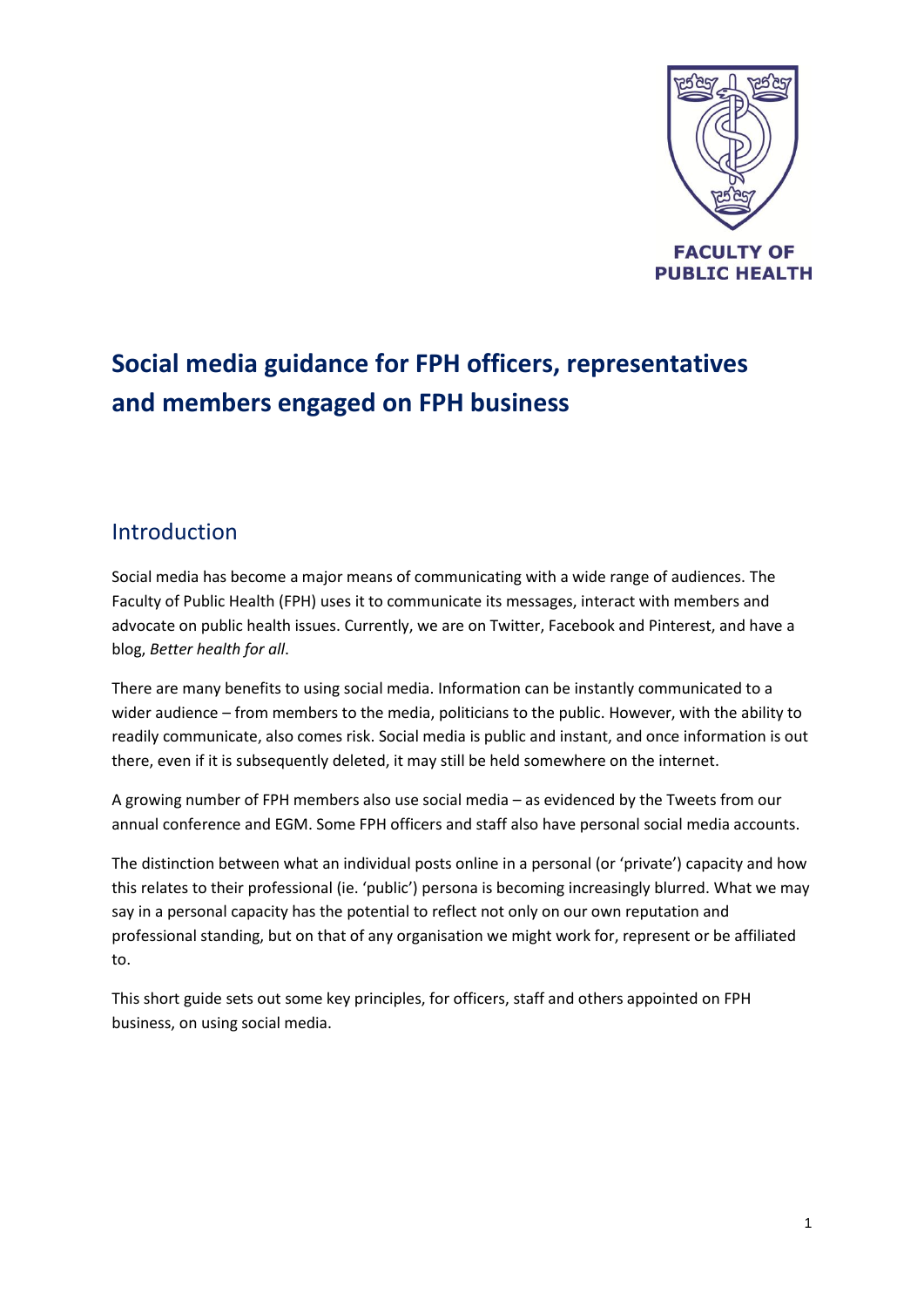## Existing guidance

There are a number of key guidance documents which provide excellent advice on using social media.

- General Medical Council (GMC) *Doctors' use of social media*. Currently a draft for consultation, but provides useful information.
- British Medical Association (BMA) *using social media: practical and ethical guidance for doctors and medical students*.
- Royal College of General Practitioners (RCGP) *Social Media Highway Code*. Ten key 'rules' for using social media in a sensible way.

Whilst primarily aimed at doctors, the principles underpinning the guidance have relevance to anyone using social media.

Synthesising information from the above documents, this policy sets out some of the key principles to support you in using social media, and highlights those issues to consider when posting views, opinions and information online.

# Key principles

- Your online presence even in a personal capacity will shape how people perceive you both personally and professionally, and may even also reflect on any organisation you work for or are affiliated to (for example, as an FPH officer). Be clear about whether you are commenting personally or professionally, and/or in relation to FPH work. Try to keep them separate wherever possible (though this is no guarantee that what you say personally won't reflect on how people perceive you professionally).
- **Information, including images, pictures and/or videos, posted online, even if subsequently** deleted, could still be available indefinitely somewhere else. For example, if someone has copied the post, Retweeted or downloaded it on to their computer. A good rule of thumb is, if in any doubt, don't post, upload or Tweet it. If it relates to FPH business, check with the relevant members of staff at FPH. **Be sure of your facts before you post anything online**.
- Make yourself familiar with the privacy settings for whatever medium you are using. The BMA recommend consideration of adopting "conservative privacy settings" where available. This does not guarantee the protection of all content you post; you should therefore be aware, at all times, of who may have access to your information.
- **Use of a pseudonym is no guarantee of anonymity. Posts, blogs and tweets can all generally** be traced back to the originator.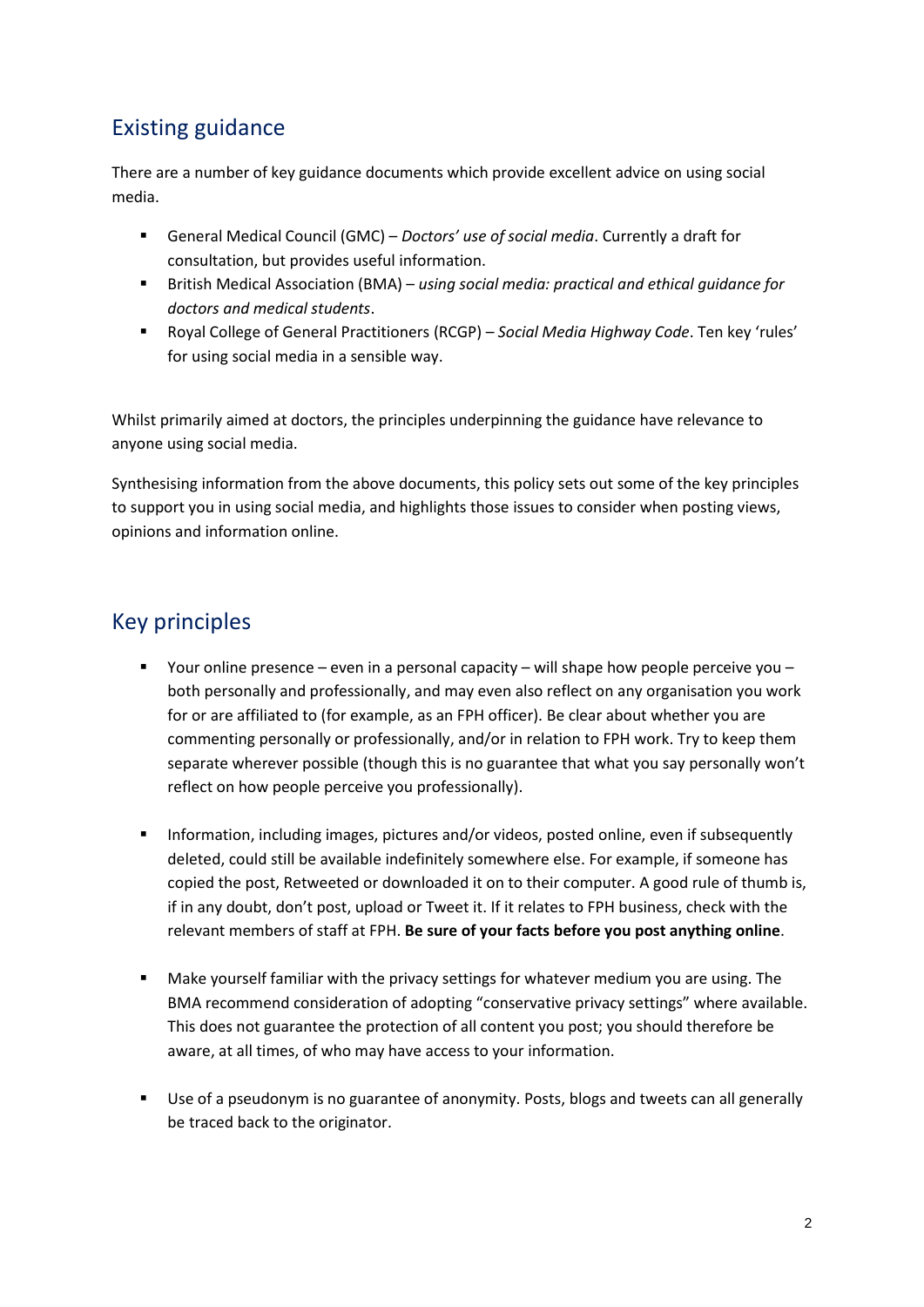- Always treat others with respect and consideration. Avoid allowing the anonymity of social media to change how you communicate: use the same friendly and professional tone of voice in your social media conversations, particularly with strangers, as you would during a face-to-face work-related conversation. The immediacy of social media makes it easy to respond to a negative comment in a defensive, knee-jerk way. A good rule of thumb for dealing with critical or 'trolling' messages is to take a deep breath, and if you think appropriate, reply once in a calm tone and move on. If a message is offensive, abusive or threatening check the operator/host's guidelines and, if appropriate, report it to them.
- Don't post offensive, derogatory, defamatory, comments, remarks or views, or information which may affect the rights of others. Be aware of defamatory laws and libel laws. Defamation law can apply to comments posted either personally or professionally.
- Be aware of any ethical obligation to declare conflicts of interest (for example, doctors who may have obligations under GMC regulations).
- When posting images, pictures and/or videos be aware of how they may potentially be used by others. If they are not originally created by you, give consideration to issues of copyright and fair use. Seek permission first to reuse the image/video from the originator if you are in any doubt. Again, be aware that even if you remove an image or picture, they may still exist somewhere else on the web or on someone's computer.
- As an FPH officer/representative, public health professional and/or member of staff your opinion will carry weight. Journalists may also be following what you say. If you are approached by a journalist about your work as an FPH Officer/representative/ member of staff, or about anything which you think may impact on FPH, contact the FPH Media Office as soon as possible on 020 7935 3115.
- It is important to maintain professional boundaries. The GMC and RCGP guidance advises that for individuals who are contacted by members of the public, or their patients, asking for medical advice, that they should politely and sensitively refer them to the appropriate place for medical advice eg. NHS Direct or their local GP practice. The BMA also recommend not accepting 'friends' requests from patients. It is also important to respect and abide by confidentiality rules and to never disclose patient information, even if you think it is not identifiable.
- Using social media can be fun, enjoyable and engaging. As the RCGP guidance states: "remaining professional does not mean you can't allow your personality, passion or sense of humour to show through."

Public health professionals must follow those obligations and requirements set out in the relevant professional guidelines and codes of conduct produced by their regulatory bodies.

FPH officers and representatives should also follow those obligations and requirements set out in any relevant FPH guidance, including the Trustees Handbook.